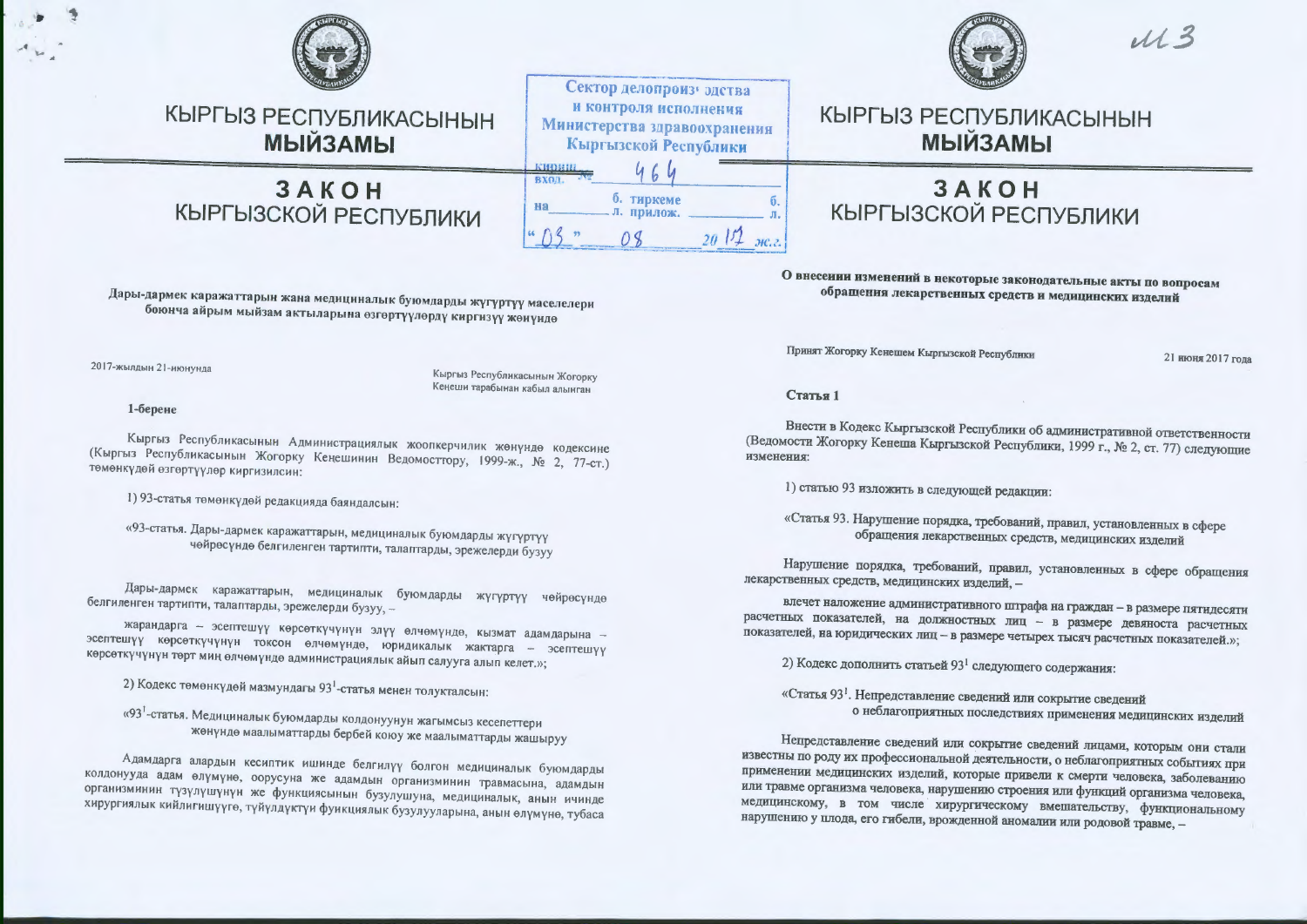$\overline{2}$ 

аномалияга же төрөт травмасына алып келген жагымсыз окуялар жөнүндө маалыматтарды бербей коюу же жашыруу, -

жеке жактарга - эсептешүү көрсөткүчүнүн сексен өлчөмүндө, кызмат адамдарына эсептешүү көрсөткүчүнүн жүз элүү өлчөмүндө, юридикалык жактарга - эсептешүү көрсөткүчүнүн бир миң өлчөмүндө администрациялык айып салууга алып келет.»;

3) 94-статьяда:

а) биринчи абзацында «(уруксатсыз)» деген сөз алып салынсын;

б) экинчи абзацы төмөнкүдөй редакцияда баяндалсын:

«жасалган администрациялык укук бузууунун түздөн-түз предмети болуп саналган дары-дармек каражаттарын, медициналык буюмдарды конфискациялоо менен жарандарга - эсептешүү көрсөткүчүнүн алтымыш өлчөмүндө, юридикалык жактарга - эсептешүү көрсөткүчүнүн жети миң өлчөмүндө администрациялык айып салууга алып келет.»;

4) 302-статьяда:

а) 3-бөлүгү төмөнкүдөй редакцияда баяндалсын:

«Дары-дармек каражаттарын жана медициналык буюмдарды белгиленбеген жерлерде сатуу -

администрациялык укук бузуунун түздөн-түз предмети болуп саналган дарыдармек каражаттарын, медициналык буюмдарды конфискациялоо менен жарандарга эсептешүү көрсөткүчүнүн алтымыш өлчөмүндө, юридикалык жактарга - эсептешүү көрсөткүчүнүн беш миң өлчөмүндө администрациялык айып салууга алып келет.»;

б) статья төмөнкүдөй мазмундагы 4-бөлүк менен толукталсын:

Ушул статьянын биринчи, экинчи жана үчүнчү бөлүктөрүндө каралган ошол эле аракеттер жашы жетпеген тарабынан жасалганда, -

ата-энелерине же аларды алмаштырган адамдарга эсептешүү көрсөткүчүнүн жетимиш өлчөмүндө администрациялык айып салууга алып келет.»;

5) 318-статья төмөнкүдөй редакцияда баяндалсын:

318-статья. Дары-дармек каражаттарын, медициналык буюмдарды жарнамалоо

Саламаттык сактоо чөйрөсүндөгү аткаруу бийлиги органдары тарабынан белгиленген аларды колдонуу боюнча чектөөлөр бар болгондо дары-дармек каражаттарын, медициналык буюмдарды жарнамалоо, -

жарандарга - эсептешүү көрсөткүчүнүн алтымыш өлчөмүндө, юридикалык жактарга -эсептешүү көрсөткүчүнүн беш миң өлчөмүндө администрациялык айып салууга алып келет.»;

влечет наложение административного штрафа на физических лиц - в размере восьмидесяти расчетных показателей, на должностных лиц - в размере ста пятидесяти расчетных показателей, на юридических лиц - в размере одной тысячи расчетных показателей.»;

3) в статье 94:

а) в абзаце первом слово «(разрешения)» исключить;

б) абзац второй изложить в следующей редакции:

«влечет наложение административного штрафа на граждан - в размере шестидесяти расчетных показателей, на юридических лиц - в размере семи тысяч расчетных показателей с конфискацией лекарственных средств, медицинских изделий, являющихся непосредственно предметами совершения административного правонарушения.»;

4) в статье 302:

а) часть 3 изложить в следующей редакции:

«Реализация лекарственных средств, медицинских изделий в неустановленных  $MECTAX -$ 

влечет наложение административного штрафа на граждан - в размере шестидесяти расчетных показателей, на юридических лиц - в размере пяти тысяч расчетных показателей с конфискацией лекарственных средств, изделий медицинского назначения, являющихся непосредственными предметами совершения административного правонарушения.»;

б) статью дополнить частью 4 следующего содержания:

«Те же действия, предусмотренные частями первой, второй и третьей настоящей статьи, совершенные несовершеннолетним, -

влекут наложение административного штрафа на родителей или лиц, их заменяющих, в размере семидесяти расчетных показателей.»;

5) статью 318 изложить в следующей редакции:

«Статья 318. Реклама лекарственных средств, медицинских изделий

Реклама лекарственных средств, медицинских изделий при наличии ограничений по их применению, устанавливаемых органами исполнительной власти в сфере здравоохранения, -

влечет наложение административного штрафа на граждан - в размере шестидесяти расчетных показателей, на юридических лиц - в размере пяти тысяч расчетных показателей.»;

6) часть 1 статьи 508 после цифр «93,» дополнить цифрами «93<sup>1</sup>,»;

7) в части 1 статьи 535 слова «частями 1 и 3 статьи 302, статьями» заменить цифрами «302,».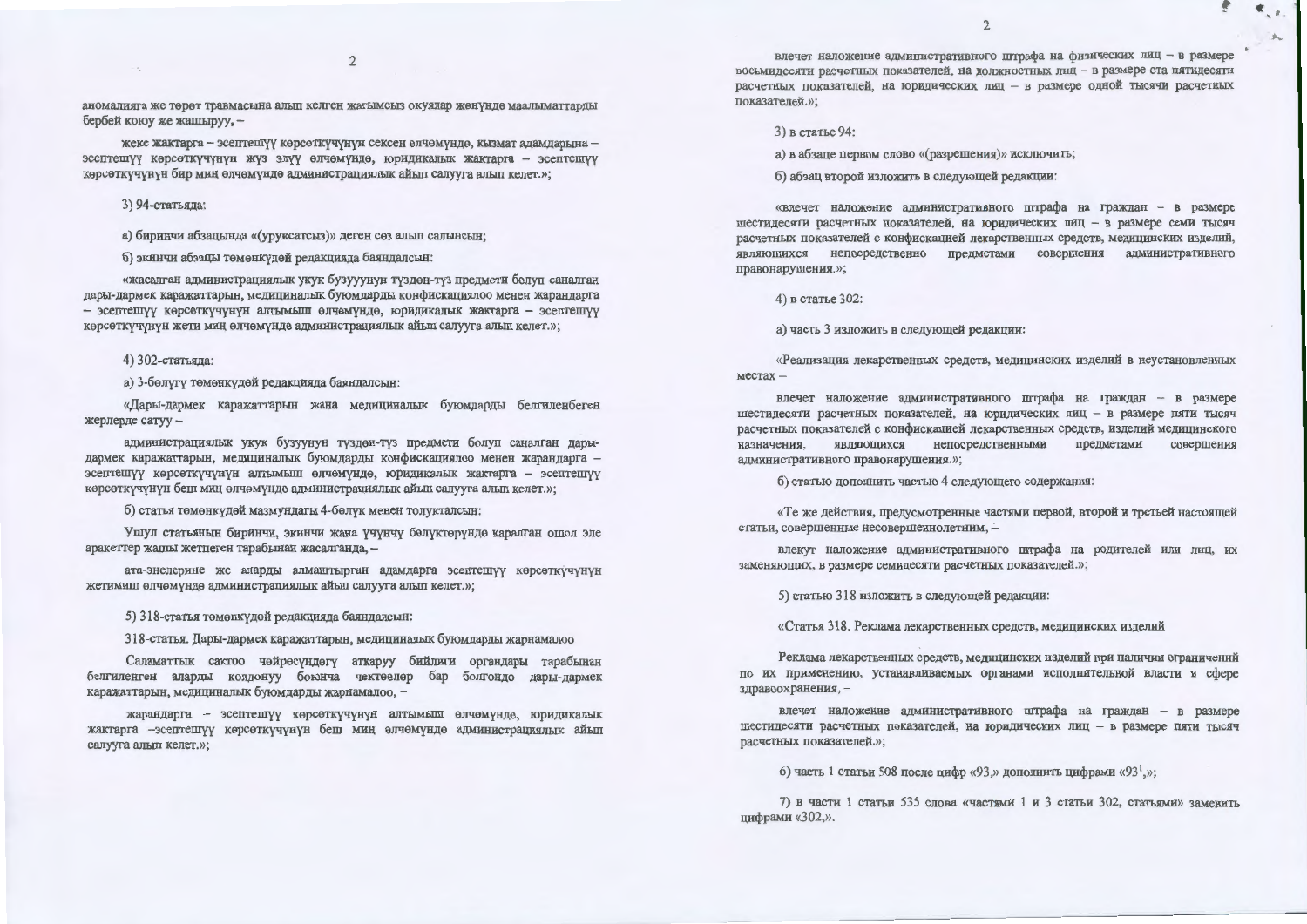6) 508-статьянын биринчи бөлүгү «93,» деген цифралардан кийин «93<sup>1</sup>,» деген цифралар менен толукталсын;

7) 535-статьянын 1-бөлүгүндө «-статьяларында, 302-статьянын 1 жана 3бөлүктөрүндө» деген сөздөр «302» деген цифраларга алмаштырылсын.

#### 2-берене

«Кыргыз Республикасынын Кылмыш-жаза кодексине Республикасынын Жогорку Кеңешинин Ведомосттору, 1998-ж., № 7, 229-ст.) төмөнкүдөй **(Кыргыз** өзгөртүү киргизилсин:

255-статья төмөнкүдөй редакцияда баяндалсын:

«255-статья. Дары-дармек каражаттарын, медициналык буюмдарды мыйзамсыз өндүрүү жана өткөрүү

(1) Дары-дармек каражаттарын, медициналык буюмдарды белгиленген талаптарды бузуу менен өндүрүү жана (же) өткөрүү, эгерде мындай иштин натыйжасында байкабастыктан адамдын саламаттыгына зыян келтирилсе -

келтирилген зыяндын ордун толтуруу менен коомдук жумуштарга тартууга же болбосо үч жылдан беш жылга чейин эркиндигин чектөөгө жазаланат.

(2) Ушул эле жосундар байкабастыктан жабырлануучунун өлүмүнө алып келсе, -

үч минден беш миңге чейинки эсептик көрсөткүчтүн өлчөмүндө айып салууга же үч жылдан беш жылга чейин эркиндигин чектөөгө же болбосо белгилүү бир кызмат орундарын ээлөө укугунан же үч жылга чейинки мөөнөткө белгилүү бир ишти жүргүзүү укугунан ажыратуу менен же эки жылдан беш жылга чейинки эркиндигинен ажыратууга жазаланат.».

#### 3-берене

«Кыргыз Республикасындагы лицензиялык-уруксат берүү тутуму жөнүндө» Кыргыз Республикасынын Мыйзамына (Кыргыз Республикасынын Жогорку Кеңешини Жарчысы, 2013-ж., № 9, 990-ст.) төмөнкүдөй өзгөртүү киргизилсин:

15-берененин 8-пункту төмөнкүдөй редакцияда баяндалсын:

«8) фармацевттик иш;».

#### 4-берене

«Кыргыз Республикасындагы техникалык жөнгө салуунун негиздери жөнүндө" Кыргыз Республикасынын Мыйзамына (Кыргыз Республикасынын Жогорку Кеңешинин Жарчысы, 2004-ж., № 9, 407-ст.) төмөнкүдөй өзгөртүүлөр киргизилсин:

### 1) преамбуланын 2-бөлүгүндө:

а) бөлүк «каражаттарына» деген сөздөн кийин «, медициналык буюмдарга» деген сөздөр менен толукталсын;

#### Статья 2

Внести в Уголовный кодекс Кыргызской Республики (Ведомости Жогорку Кенеша Кыргызской Республики, 1998 г., № 7, ст. 229) следующее изменение:

статью 255 изложить в следующей редакции:

«Статья 255. Незаконные производство и реализация лекарственных средств, медицинских изделий

(1) Производство и (или) реализация лекарственных средств, медицинских изделий с нарушением установленных требований, если в результате такой деятельности был причинен по неосторожности вред здоровью человека -

наказываются привлечением к общественным работам с возмещением ущерба либо ограничением свободы на срок от трех до пяти лет.

(2) Те же деяния, вызвавшие по неосторожности смерть потерпевшего, -

наказываются штрафом в размере от трех тысяч до пяти тысяч расчетных показателей или ограничением свободы на срок от трех до пяти лет либо лишением свободы на срок от двух до пяти лет с лишением права занимать определенные должности или заниматься определенной деятельностью на срок до трех лет.».

#### Статья 3

Внести в Закон Кыргызской Республики «О лицензионно-разрешительной системе в Кыргызской Республике» (Ведомости Жогорку Кенеша Кыргызской Республики, 2013 г., № 9, ст. 990) следующее изменение:

пункт 8 статьи 15 изложить в следующей редакции:

«8) фармацевтическая деятельность;».

#### Статья 4

Внести в Закон Кыргызской Республики «Об основах технического регулирования в Кыргызской Республике» (Ведомости Жогорку Кенеша Кыргызской Республики, 2004 г., № 9, ст. 407) следующие изменения:

#### 1) в части 2 преамбулы:

а) часть после слова «средства» дополнить словами «, медицинские изделия»;

б) слова «изделиям медицинского назначения,» исключить;

2) в части 2 статьи 18 слова «фармакопеи и фармакопейные статьи,» исключить.

#### Статья 5

Внести в Закон Кыргызской Республики «Об охране здоровья граждан в Кыргызской Республике» (Ведомости Жогорку Кенеша Кыргызской Республики. 2005 г., № 3, ст. 187) следующие изменения:

 $1$ ) в статье 2.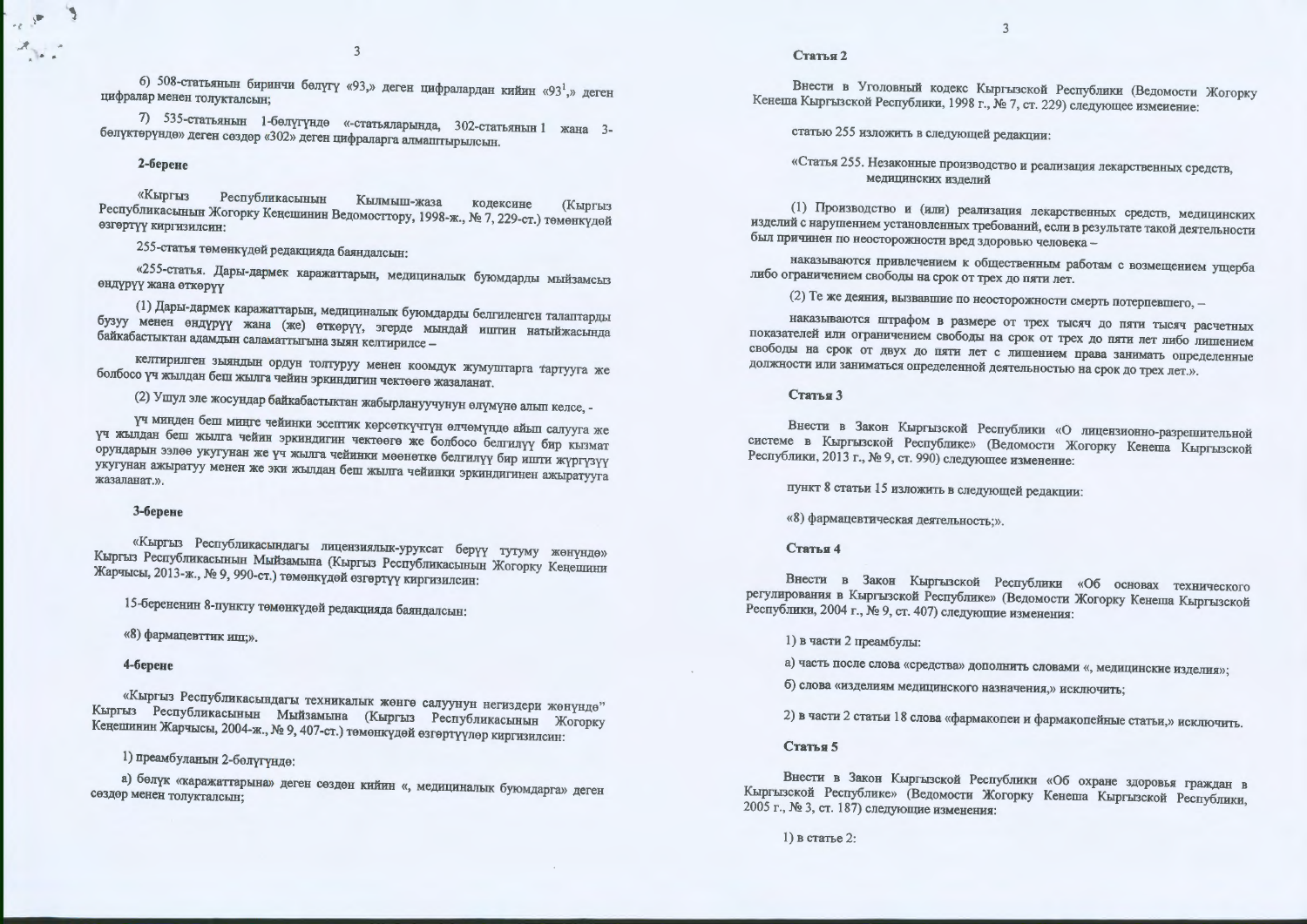#### б) «медициналык багыттагы буюмдарга,» деген сөздөр алып салынсын;

2) 18-статьянын 2-бөлүгүндө «фармакопеялар жана фармакопеялык беренелер,» деген сөздөр алып салынсын.

#### 5-берене

«Кыргыз Республикасында жарандардын саламаттыгын сактоо жөнүндө» Кыргыз Республикасынын Мыйзамына (Кыргыз Республикасынын Жогорку Кеңешинин Жарчысы, 2005-ж., № 3, 187-ст.) төмөнкүдөй өзгөртүүлөр киргизилсин:

#### 1) 2-статьяда:

а) статья төмөнкүдөй мазмундагы 5-бөлүк менен толукталсын:

«Тегерегиндегилер үчүн коркунуч келтирүүчү оорулар - кыска мөөнөттүн ичинде көп сандагы адамдардын ооруп калуусуна жана (же) өлүмүнө алып келиши мүмкүн болгон оорулар.»;

б) статья теменкудей мазмундагы 25 жана 26-белүктөр менен толукталсын:

«Социалдык маанилүү оорулар - келип чыгуусу жана (же) таралуусу кандайдыр бир деңгээлде социалдык-экономикалык шарттарга көз каранды болгон оорулар.

Фармацевттик иш - дары-дармек каражаттарын жана медициналык буюмдарды ташып келүүнү, алып чыгууну, сактоону, маркировкалоону, бөлүштүрүүнү, пайдаланууну жана жок кылууну кошуп алганда, дары-дармек каражаттарын жана медициналык буюмдарды өндүрүү, даярдоо, дүң жана чекене сатуу, берүү боюнча өз ара байланышкан бир же бир нече иш процесстери.»;

2) 10-статьянын 1-бөлүгүнүн онунчу абзацында «, медицина багытындагы буюмдардын жана медициналык жабдуулардын» деген сөздөр «жана медициналык буюмдардын» деген сөздөргө алмаштырылсын;

3) 13-статьяда:

а) 5-бөлүгүндө «саламаттык сактоо жаатындагы Кыргыз Республикасынын ыйгарым укуктуу органы» деген сөздөр «Кыргыз Республикасынын Өкмөтү» деген сөздөргө алмаштырылсын;

б) 6-бөлүгүндө «Кыргыз Республикасынын саламаттык сактоо жаатындагы ыйгарым укуктуу мамлекеттик органы тарабынан» деген сөздөр «Кыргыз Республикасынын Өкмөтү белгилеген тартипте» деген сөздөргө алмаштырылсын;

4) 14-статьянын 9-бөлүгүндө «саламаттык сактоо жаатындагы Кыргыз Республикасынын ыйгарым укуктуу мамлекеттик органы, жергиликтүү мамлекеттик администрациялар жана жергиликтүү өзалдынча башкаруу органдары тарабынан» деген сөздөр «ишкердиктин субъекттерин текшерүү боюнча Кыргыз Республикасынын мыйзамдарына ылайык» деген сөздөргө алмаштырылсын;

а) статью дополнить частью 5 следующего содержания:

«Заболевания, представляющие опасность для окружающих - заболевания, которые могут привести к заболеваемости и (или) гибели большого количества людей в кратчайшие сроки.»;

б) статью дополнить частями 25 и 26 следующего содержания:

«Социально значимые заболевания - заболевания, возникновение и (или) распространение которых в определяющей степени зависит от социальноэкономических условий.

Фармацевтическая деятельность - один или несколько связанных между собой процессов деятельности по производству, изготовлению, оптовой и розничной реализации, отпуску лекарственных средств и медицинских изделий, включая ввоз, вывоз, хранение, маркировку, распределение, использование и уничтожение лекарственных средств и медицинских изделий.»;

2) в абзаце десятом части 1 статьи 10 слова «, изделий медицинского назначения и медицинского оборудования» заменить словами «и медицинских изделий»;

#### 3) в статье 13:

а) в части 5 слова «определяемом уполномоченным государственным органом Кыргызской Республики в области здравоохранения» заменить словами «установленном Правительством Кыргызской Республики»;

б) в части 6 слова «уполномоченным государственным органом Кыргызской Республики в области здравоохранения» заменить словами «в порядке, установленном Правительством Кыргызской Республики»;

4) в части 9 статьи 14 слова «осуществляют местные государственные администрации, органы местного самоуправления и уполномоченный государственный орган Кыргызской Республики в области здравоохранения» заменить словами «осуществляется в соответствии с законодательством Кыргызской Республики по проверкам субъектов предпринимательства»;

5) часть 2 статьи 30 изложить в следующей редакции:

«Перечень социально значимых заболеваний и заболеваний, представляющих опасность для окружающих, виды и объем медико-социальной помощи гражданам, страдающим социально значимыми заболеваниями и заболеваниями, представляющими опасность для окружающих, устанавливается Правительством Кыргызской Республики.»;

#### $6)$  в статье 34:

а) в части 2 слова «определяет уполномоченный государственный орган Кыргызской Республики в области здравоохранения» заменить словами «определяется Правительством Кыргызской Республики»;

б) в части 3 слова «уполномоченным государственным органом Кыргызской Республики в области здравоохранения» заменить словами «в соответствии с законодательством Кыргызской Республики в сфере обращения медицинских изделий и в сфере по безопасности эксплуатации и утилизации машин и оборудования»;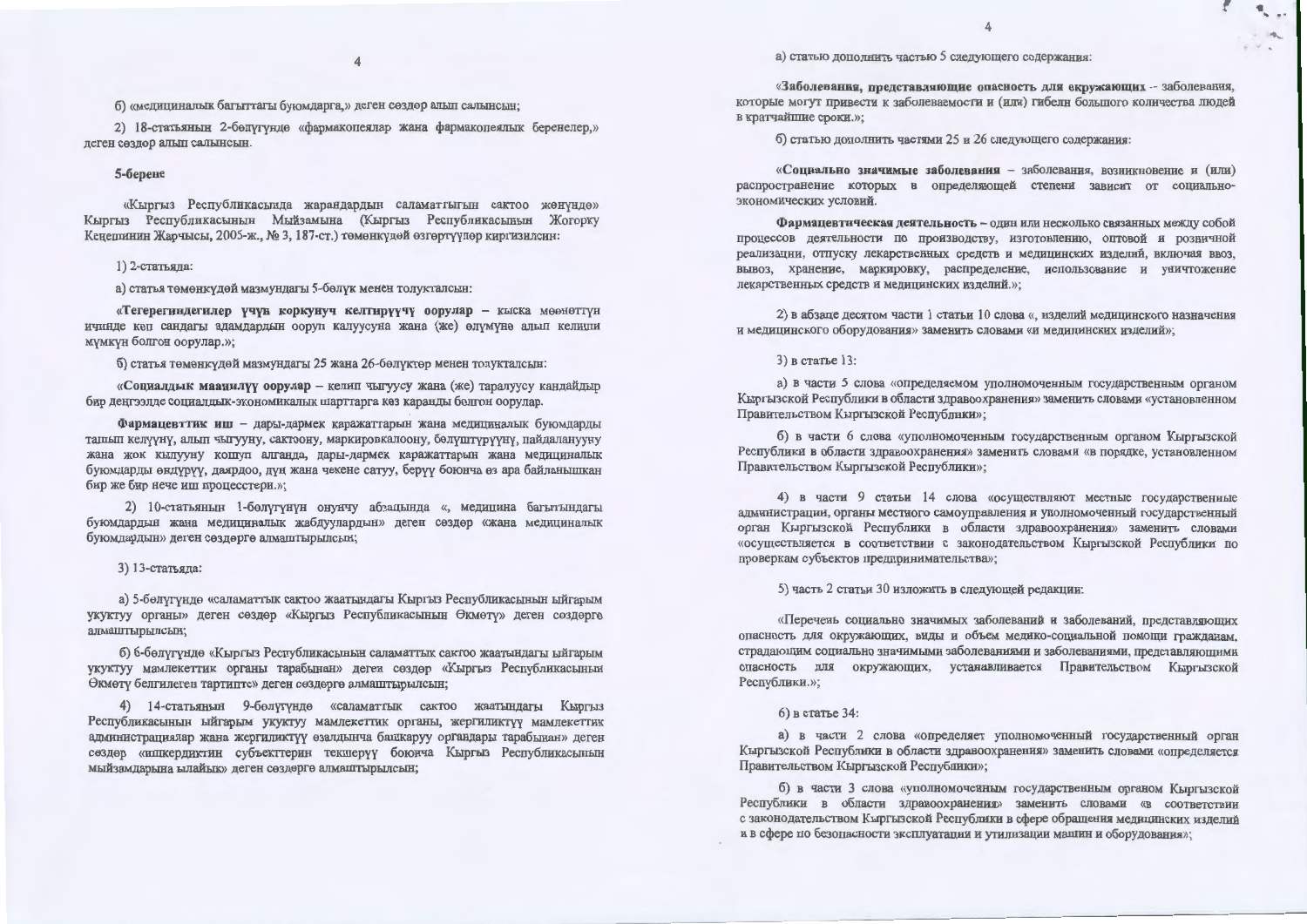## 5) 30-статьянын 2-бөлүгү төмөнкүдөй редакцияда баяндалсын:

«Социалдык маанидеги оорулардын жана тегерегиндегилер үчүн коркунуч келтирүүчү оорулардын тизмегин, социалдык маанидеги оорулар жана тегерегиндегилер үчүн коркунуч келтирүүчү оорулар менен жабыр тарткан жарандарга медициналык-социалдык жардамдардын түрлөрүн жана көлөмүн Кыргыз Республикасынын Өкмөтү белгилейт.»;

#### 6) 34-статьяла:

а) 2-бөлүгүндө «тартиби саламаттыкты сактоо жаатындагы Кыргыз Республикасынын мамлекеттик ыйгарым укуктуу органы тарабынан аныкталат» деген сөздөр «тартибин Кыргыз Республикасынын Өкмөтү аныктайт» деген сөздөргө алмаштырылсын;

б) 3-бөлүгүндө «саламаттыкты сактоо жаатындагы Кыргыз Республикасынын мамлекеттик ыйгарым укуктуу органы тарабынан» деген сөздөр «медициналык буюмдарды жүгүртүү чөйрөсүндөгү жана машиналарды жана жабдууларды коопсуз эксплуатациялоо жана утилдештирүү чөйрөсүндөгү Кыргыз Республикасынын мыйзамдарына ылайык» деген сөздөргө алмаштырылсын;

#### 7) 81-статьяла:

### а) 7-бөлүгү күчүн жоготту деп таанылсын:

б) 8-бөлүгүндө «, эгерде Кыргыз Республикасынын эл аралык келишимдеринде башкача каралбаса, Кыргыз Республикасынын Өкмөтү» деген сөздөр «Кыргыз Республикасынын Өкмөтү жана Кыргыз Республикасы катышуучусу болуп саналган, мыйзамда белгиленген тартипте күчүнө кирген эл аралык келишимдер» деген сөздөргө алмаштырылсын;

#### 8) 84-статьяда:

а) 1-бөлүгүнүн төртүнчү абзацы күчүн жоготту деп таанылсын;

б) статья төмөнкүдөй мазмундагы 3-бөлүк менен толукталсын:

«Медициналык кызматкерлер Кыргыз Республикасынын мыйзамдарында белгиленген тартипте дары-дармектерге рецепт жазып берүүгө, эмгекке жөндөмсүздүгү жөнүндө маалымкат жана баракча берүүгө укуктуу.»;

9) 97-статьянын 2-бөлүгүндө «Кыргыз Республикасынын саламаттык сактоо жаатындагы ыйгарым укуктуу мамлекеттик органынын ченемдик укуктук актыларына» деген сөздөр «Кыргыз Республикасынын саламаттык сактоо чөйрөсүндөгү мыйзамдарына» деген сөздөргө алмаштырылсын.

#### 6-берене

«Кыргыз Республикасындагы саламаттык сактоо уюмдары жөнүндө» Кыргыз Республикасынын Мыйзамына («Эркин Тоо» газетасы, 2004-жылдын 27-августу, № 73-74) төмөнкүдөй өзгөртүү киргизилсин:

15-статьядагы «жөнөтүүнү» деген сөз «даярдоону» деген сөзгө алмаштырылсын.

7) в статье 81:

а) часть 7 признать утратившей силу;

б) в части 8 слова «, если иное не предусмотрено международным договором Кыргызской Республики» заменить словами «и вступившими в установленном законом порядке в силу международными договорами, участницей которых является Кыргызская Республика»:

 $\overline{5}$ 

#### 8) в статье 84:

а) абзац четвертый части 1 признать утратившим силу;

б) статью дополнить частью 3 следующего содержания:

«Медицинские работники имеют право выписывать репепты на лекарства. выдавать справки и листки о нетрудоспособности в порядке, установленном законодательством Кыргызской Республики.»:

9) в части 2 статьи 97 слова «нормативными правовыми актами уполномоченного государственного органа Кыргызской Республики в области здравоохранения» заменить словами «законодательством Кыргызской Республики в сфере здравоохранения».

#### Статья 6

Внести в Закон Кыргызской Республики «Об организациях здравоохранения в Кыргызской Республике» (газета «Эркин Тоо» от 27 августа 2004 года № 73-74) следующее изменение:

в статье 15 слово «поставку» заменить словом «изготовление».

#### Статья 7

1. Настоящий Закон вступает в силу по истечении десяти дней со дня официального опубликования.

2. Правительству Кыргызской Республики в трехмесячный срок после вступления в силу настоящего Закона принять меры, вытекающие из настоящего Закона, и привести свои нормативные правовые акты в соответствие с настоящим Законом.

Презилент Кыргызской Республики

г. Бишкек 2 августа 2017 года No 167